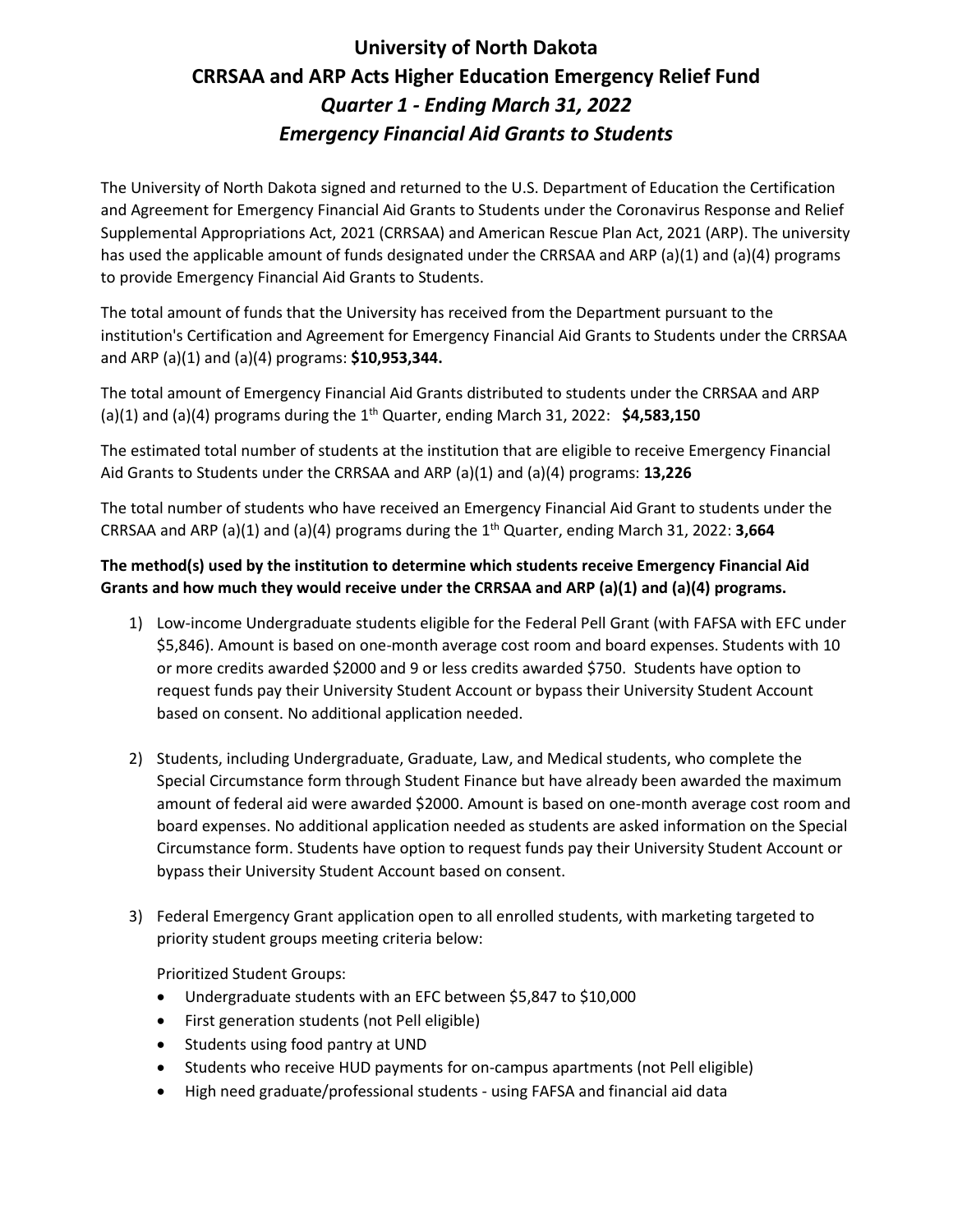Amount is \$850 and is based on one-month average cost room expenses. Students have option to request funds pay their University Student Account or bypass their University Student Account based on consent.

## **Any instructions, directions, or guidance provided by the institution to students concerning the Emergency Financial Aid Grants.**

Website:

The Coronavirus Aid, Relief and Economic Security (CARES) Act, Coronavirus Response and Relief Supplemental Appropriations (CRRSAA) Act and American Rescue Plan (ARP) Act were passed by Congress and signed into law to provide economic relief from COVID-19. One section of the CARES Act established the Higher Education Emergency Relief Fund (HEERF) and sent money to schools to use for emergency financial aid grants to students for expenses related to the disruption of campus operations and to support students with exceptional financial need due to the pandemic.

#### **Eligibility Requirements**

All students may apply for this emergency grant. Students may **not** receive this emergency grant more than once per semester.

Students must be enrolled at least half-time as of the last day to register for courses for the semester in which the grant is requested/applied. This date can be found by accessing the **Academic Calendars** for the correct semester and career level.

Funds for this grant are limited. Grant applications will be approved and awarded on a first-come, firstserved basis. **Completing an application does not guarantee an award.**

Due to the overwhelming response for funding, please allow up to 10 business days for processing before the grant, if approved, will show on your Campus Connection account. Please do **not** resubmit another application for the same semester as that will create a delay in processing.

### Email to Pell-eligible Students:

The University of North Dakota is pleased to inform you that you have been awarded a Federal Emergency Grant for the Spring 22 term. You have qualified for this grant based on information from your 2021-2022 FAFSA. This is a monetary gift which does **not** have to be repaid. The amount of the grant will depend on your spring enrollment as of January 21, 2022.

| <b>Spring 2022 Enrollment</b> | <b>Federal Emergency Grant Award Amount</b> |
|-------------------------------|---------------------------------------------|
| 10+ Credits                   | \$2,000                                     |
| 1-9 Credits                   | \$750                                       |

You may elect to have this award pay directly to your charges in Campus Connection, or to have the award paid directly to you through the refund delivery preference you have selected in Campus Connection. **Please complete the form below by Jan 10, 2022 (the first day of class) to let us know how you would prefer this grant to be delivered.** 

**[Federal Emergency Grant Delivery Preference Form](https://dmsforms.ndus.edu/iFiller/iFiller.jsp?fref=cfdd45ec-0b39-4b28-8c63-2704f15f7814)**